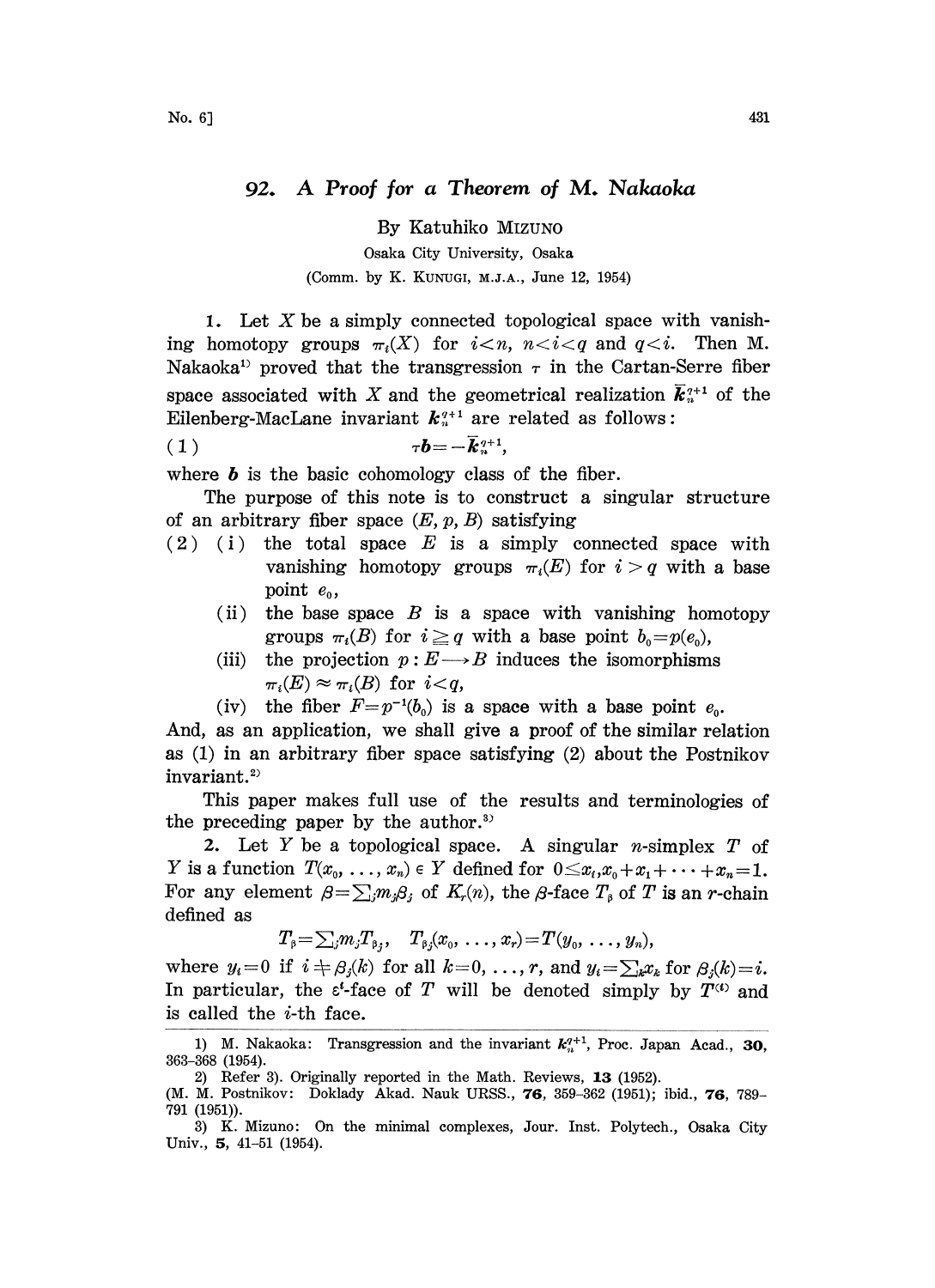432 K. MIZUNO [Vol. 30,

For our future convenience we shall fix a homeomorphism  $h_n$  $(n=1, 2, ...)$  of *n*-simplex into the face of the  $(n+1)$ -prism excepting the lower base as follows:

$$
h_n(x_0, \ldots, x_n) = (y_0, \ldots, y_n, t),
$$

where  $t = \min\{1, (n+2) \min_{0 \le i \le n} x_i\}$  and  $y_i = \{(n+2)x_i - t\}/\{(n+2)-(n+1)t\}.$ And, we write a singular *n*-cylinder f of Y for a function  $f(x_0, \ldots,$  $x_n, t \in Y$  defined for  $x_0 + x_1 + \cdots + x_n = 1$ , min  $x_i = 0$  and  $0 \le t \le 1$ , with its partial map  $f_1=f|_{t=1}$ .

3. For any singular *n*-simplex  $T'$  of  $B$ , we can select a singular n-simplex  $T'$  of B which is compatible and homotopic with  $T'$  such that

$$
T'_{*}(x_{0},...,x_{n})=b_{0} \quad \text{if} \ \ (n+2)\min_{0\leq i\leq n}x_{i}\geq 1,
$$

then, in the following, we write  $M(B)$  for the minimal subcomplex whose simplexes satisfying this condition.

Let us define an FD-map  $p_*^{-1}: M(B) \longrightarrow S(E)$  in dimension  $\leq q$ as follows:

Let  $T'$  is a singular *n*-simplex of  $M(B)$ , we shall define a singular cylinder  $f(T')$  as the partial map of  $T'h_n^{-1}$ , and in particular  $f(T')(1)=b_0$  if  $n=0$ .

Then, by the covering homotopy theorem, we have a singular cylinder  $\bar{f}(T')$  of E such as  $p\bar{f}(T')=f(T')$  in dimension  $\leq q$  inductively. Especially, we choose  $f(T')$  to be the collapsed one if  $T'$ is collapsed.

Now, the partial map  $\bar{f}(T')_1$  induces an element of  $\pi_{n-1}(F)$ , and if  $n \leq q$ , by our original assumption, we can extend the map  $\bar{f}(T')$  over the upper base of the prism. Especially, we choose a collapsed singular *n*-simplex as this extension if  $T'$  is collapsed.

If we combine the singular cylinder  $\bar{f}(T')$  with this extension, we have a map  $\bar{f}_*(T')$  of the face of the  $(n+1)$ -prism excepting the lower base into the space  $E$ , consequently we have a singular *n*-simplex of  $S(E)$ , denoted by  $p_*^{-1}(T')$ , as  $p_*^{-1}(T')=\bar{f}_*(T')h_n$ . Thus  $pp_*^{-1}(T') = T'.$ 

This map  $p_*^{-1}$  induces a map of the minimal complex  $M(B)$ isomorphically onto a minimal complex  $M(E)$  of E in dimension  $\langle q \rangle$  since the projection p satisfies the condition (2) (iii). And, for each q-simplex  $T'_{q}$  of  $M(B)$  there is at least one q-simplex  $T_{q}$  of  $M(E)$  such that  $pT_q = T'_q$ . Any two such simplexes  $T_q$  are compatible. One of these simplexes  $T_q$  will be selected and denoted by  $p_*^{-1}(T_q')$ . Thus  $pp_*^{-1}(T'_q)=T'_q$ . For the collapsed q-simplex  $T'_q$ , we choose  $p_*^{-1}(T'_q)$ to be the collapsed q-simplex in  $M(E)$ .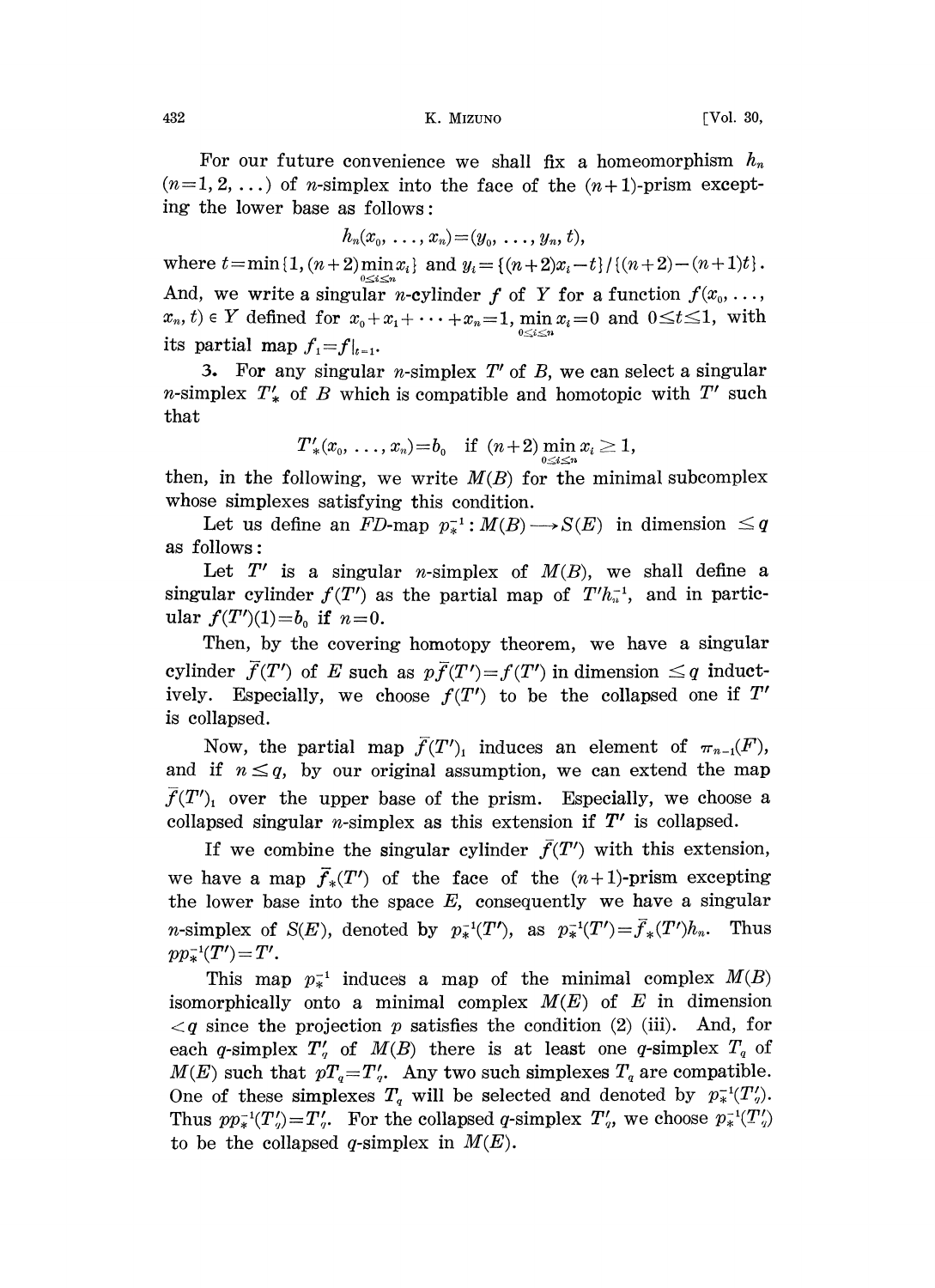On the other hand, for any singular *n*-simplex  $T_n$  of  $M(E)$ , we shall define a singular *n*-simplex  $T'_n = pT_n$  and an element  $\psi_n$  $=\psi(T_n)$  of  $F_n(\pi_q, q)^4$  such as

 $\psi_n(\beta) = d(p^{-1}_*(pT_n)_s, T_{n,s})$  for any element  $\beta$  of  $K_q(n)$ ,

and, we have an FD-map

$$
p_*: M(E) \longrightarrow M(B) \times F(\pi_q, q).
$$

If we attempt to continue the definition of  $p_*^{-1}$  for  $(q+1)$ simplexes  $T'_{q+1}$  of  $M(B)$ , we can only go as far as to define a map  $\overline{f}(T_{q+1})$  and we have a cochain  $\overline{k}_{q-1}$  defined by

$$
\overline{k}_{q-1}(T'_{q+1}) = c(\overline{f}(T'_{q+1})_1).
$$

Now, each element  $(T'_n, \psi_n)$  in the image of  $p_*$  satisfies the condition

$$
(3) \qquad \qquad \sum_{i=0}^{q+1} (-1)^i \psi_n(\gamma \varepsilon_{q+1}^i) + \overline{k}_{q-1}(T_{n \cdot \gamma}^{\prime}) = 0
$$

for any element  $\gamma$  of  $K_{q+1}(n)$ . Conversely, for any element  $(T', \psi_n)$ of the cartesian product  $M(B) \times F(\pi_q, q)$  satisfying the condition (3), there exists a unique singular simplex of  $M(E)$ , denoted by  $p_*^{-1}$  $(T'_n, \psi_n)$ .<sup>5)</sup> Thus  $p_* p_*^{-1}(T'_n, \psi_n) = (T'_n, \psi_n)$ .

It is obvious that  $\overline{k}_{q-1}$  is a cocycle of  $Z^{q+1}(B; \pi_q)$  and its cohomology class  $k_{q-1}$  is uniquely determined only by the fiber space  $(E, p, B)$ . And, if E is of the same homotopy type with X in 1,  $k_{q-1}$  is a geometrical realization of the Eilenberg-MacLane invariant  $k_{n}^{q+1}$ associated with our fiber space.

4. Consider in our fiber space the transgression

 $\tau=p^{*-1}\delta^*:H^q(F;\pi_q)\longrightarrow H^{q+1}(B;\pi_q),$ 

where  $\delta^*: H^q(F; \pi_q) \longrightarrow H^{q+1}(E, F; \pi_q)$  is the coboundary homomorphism, and  $p^*: H^{q+1}(B; \pi_q) \longrightarrow H^{q+1}(E, F; \pi_q)$  is the isomorphism induced by p.

Since any  $(q-1)$ -dimensional face of any singular q-simplex of  $M(E) \cap S(F)$  is collapsed, the basic cohomology class  $\mathbf{b} \in H^q(F; \pi_q)$ is represented by a cocycle b which is defined as

$$
b(T_q) = d(p_*^{-1}pT_q, T_q) = \psi(T_q)(\varepsilon_q)
$$

for any  $T_q$  of  $M(E) \cap S(F)$ .

Let us define a cochain u of  $C<sup>q</sup>(E, F; \pi_q)$  as follows:

$$
u(T_q) = \psi(T_q)(\epsilon_q) \quad \text{if } T_q \in M(E) - S(F) = 0 \quad \text{if } T_q \in M(E) \cap S(F).
$$

4) For the sake of brevity, we write  $\pi_q = \pi_q(E) = \pi_q(F)$ .

<sup>5)</sup> For example, for any element  $(T'_q, \psi_q)$  of  $M(B) \times F(\pi_q, q)$ , there exists a unique singular simplex  $T_q$  of  $M(E)$ , compatible with  $p_*^{-1}(T'_q)$  and satisfies  $d(p_*^{-1}(T'_q), T_q)=\phi_q$  $(\varepsilon_q)$ .